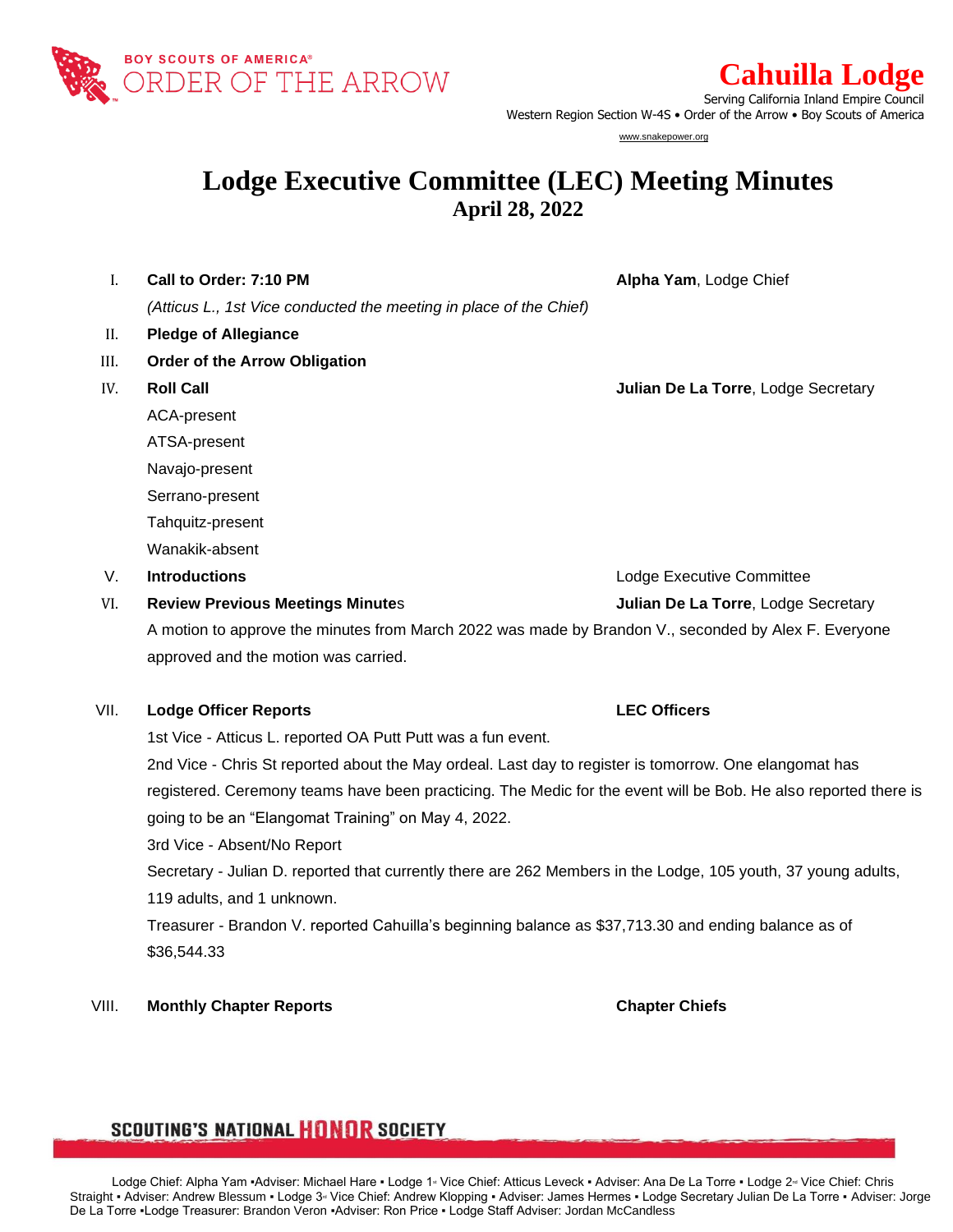

# **Cahuilla Lodge**

Serving California Inland Empire Council Western Region Section W-4S • Order of the Arrow • Boy Scouts of America

#### www.snakepower.org

Aca - Report received. No events happening this month. Attendance: 7 youth and 6 adults.

Atsa - Report received. Had an Egg Hunt. Attendance: 4 youth and 5 adults.

Navajo - Planning for a big meeting in May. Also discussed elections and how to get more people involved. Attendance: 4 youth and 3 adults.

Serrano - Held April 11. Encouraged members to elangomat for the ordeal and attend the Areaclave.

Attendance: 5 youth and 4 adults.

Tahquitz - Held April 7. Met at Arby's. Attendance: 11 youth and 11 adults.

Wanakik - No Report

### **IX. Old Business**

- A. OA Putt Putt Event It was a great event.
- B. NLS/DYLT *Brandon V. attended. He learned a lot about leadership that he can use in his life. For example, he learned about people having different learning styles.*
- C. Neckerchief design *a design with 50th Anniversary has been selected. A motion to approve it was made by Christopher S., seconded by Brandon V. Everyone approved and the motion was carried.*
- D. 50th Anniversary *Mrs. Blessum is looking at making patch sets, neckerchief. The event is in June next year.*

### **X. New Business**

- A. May Ordeal update *32 candidates have registered. Tomorrow is the last day to register. Have a medic, taskmaster, ordeal master, all the supplies are ready.*
- B. Elangomat Training *on May 4, 2022 at 7 pm.*
- C. Conclave *the Areaclave theme will be "Decades". The lodge needs to decide on a decade. Talk to your chapters for input. The sooner that it is decided, the sooner the lodge can decide on a gig (next meeting). Nine lodges will be coming together. Each lodge is responsible to compete in certain events (camping promotion booth, book, etc.) Registration opens May 1.*

### XI. **Open Forum Youth / Adults**

- Youth
	- A. Brandon V. made a motion to close the youth open forum, Alex T. seconded, and the motion was carried.
- **Adults** 
	- Hayden youth have a chance to go to the National Jamboree next year or attend NYLT. Visit the Council's website or BSA.org

## **SCOUTING'S NATIONAL HONOR SOCIETY**

Lodge Chief: Alpha Yam •Adviser: Michael Hare • Lodge 1<sup>a</sup> Vice Chief: Atticus Leveck • Adviser: Ana De La Torre • Lodge 2<sup>a</sup> Vice Chief: Chris Straight • Adviser: Andrew Blessum • Lodge 3<sup>®</sup> Vice Chief: Andrew Klopping • Adviser: James Hermes • Lodge Secretary Julian De La Torre • Adviser: Jorge De La Torre ▪Lodge Treasurer: Brandon Veron ▪Adviser: Ron Price ▪ Lodge Staff Adviser: Jordan McCandless